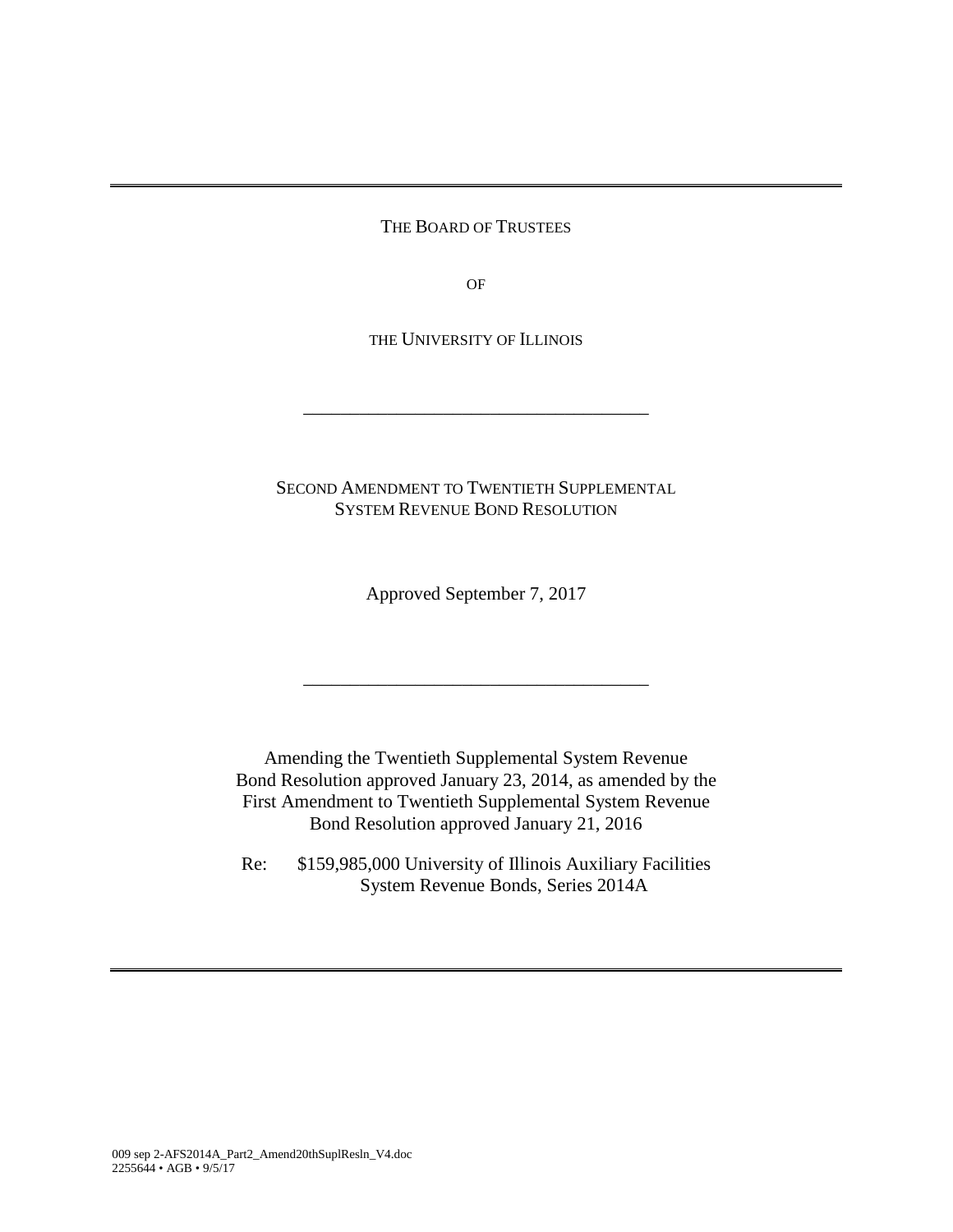A RESOLUTION OF THE BOARD OF TRUSTEES OF THE UNIVERSITY OF ILLINOIS AMENDING THE TWENTIETH SUPPLEMENTAL SYSTEM REVENUE BOND RESOLUTION WHICH AUTHORIZED THE ISSUE AND DELIVERY OF UNIVERSITY OF ILLINOIS AUXILIARY FACILITIES SYSTEM REVENUE BONDS, SERIES 2014A ADOPTED BY THE BOARD OF TRUSTEES OF THE UNIVERSITY OF ILLINOIS ON JANUARY 23, 2014, AS AMENDED BY THE FIRST AMENDMENT TO TWENTIETH SUPPLEMENTAL SYSTEM REVENUE BOND RESOLUTION ADOPTED ON JANUARY 21, 2016.

WHEREAS, the Board of Trustees (the *"Board"*) of the University of Illinois (the *"University"*), has previously issued its University of Illinois Auxiliary Facilities System Revenue Bonds, Series 2014A (the *"Series 2014A Bonds"*) pursuant to the Twentieth Supplemental System Revenue Bond Resolution, adopted on January 23, 2014 (the *"Original Twentieth Supplemental Resolution"*), as amended by the First Amendment to Twentieth Supplemental System Revenue Bond Resolution, adopted on January 21, 2016 (the *"First Amendment"* and collectively with the Original Twentieth Supplemental Resolution, the *"Twentieth Supplemental Resolution"*); and

WHEREAS, Section 3.1 of the Original Twentieth Supplemental Resolution authorizes the amendment of the Project Description set forth in Exhibit B to the Original Twentieth Supplemental Resolution by the Board at any time, subject to certain conditions; and

WHEREAS, Section 2 of the First Amendment authorized the amendment of the Project Description as set forth in Exhibit B to the First Amendment; and

WHEREAS, the Board has been advised that a portion of the proceeds of the Series 2014A Bonds will be available for additional projects, which will be added to the System facilities; and

WHEREAS, the Board would like to authorize a further amendment to the Project Description to include such additional projects;

NOW, THEREFORE, BE IT RESOLVED by The Board of Trustees of the University of Illinois as follows:

*Section 1. Defined Terms*. Terms used in this Second Amendment to Twentieth Supplemental System Revenue Bond Resolution (this *"Second Amendment"*) shall have the same meanings defined in the Twentieth Supplemental Resolution.

*Section 2. Amendment of Exhibit B to Twentieth Supplemental Resolution*. Exhibit B to the Twentieth Supplemental Resolution is hereby amended to add additional projects to be financed with the proceeds of the Series 2014A Bonds. An amended and restated Exhibit B to the Twentieth Supplemental Resolution, incorporating such amendment, is attached as *Exhibit A* to this Second Amendment.

*Section 3. Additional Documents*. The Comptroller and the Secretary of the Board are hereby authorized and directed to execute, acknowledge and deliver all documents and other instruments which may be required or permitted from time to time in order to effect the terms of this Second Amendment.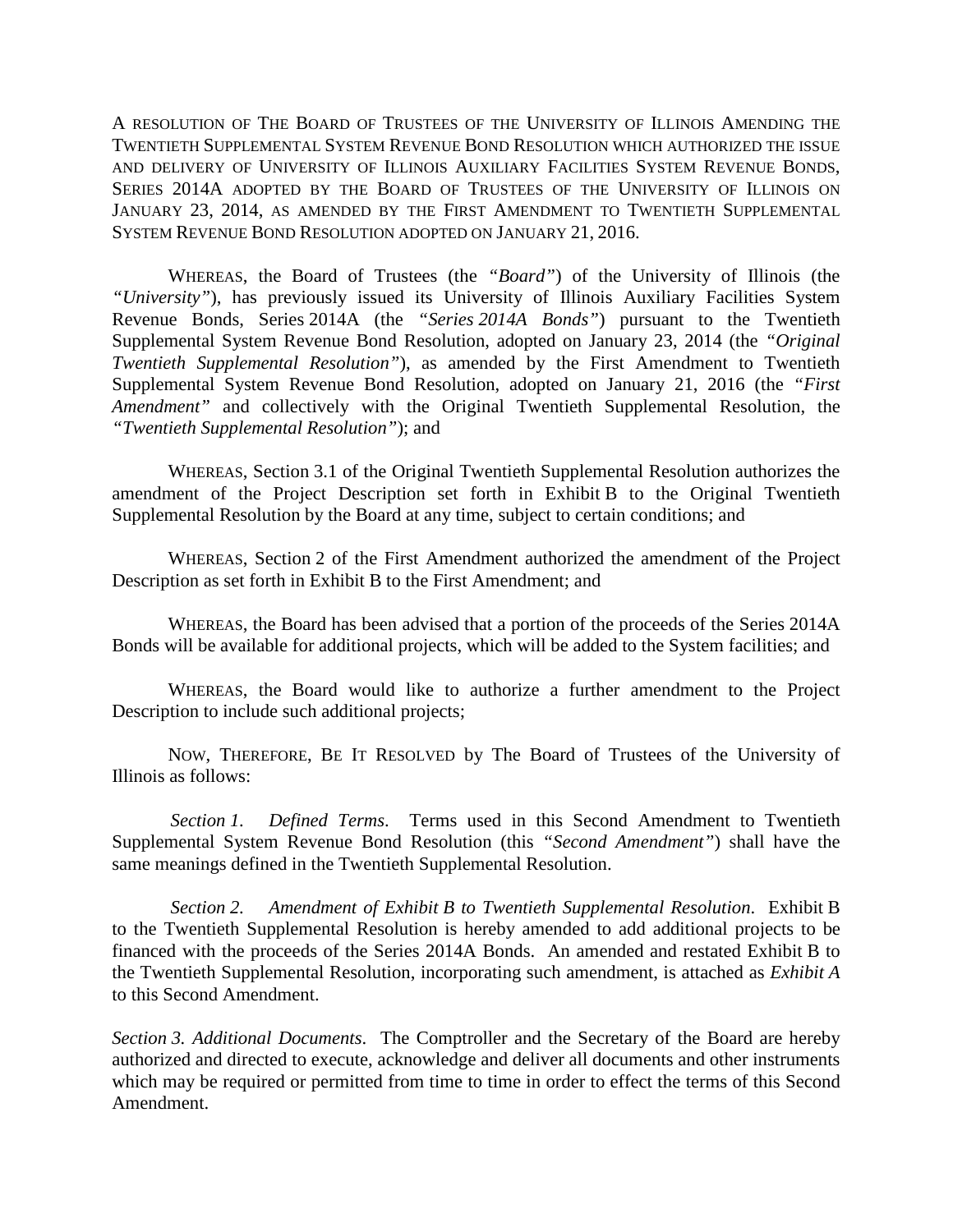*Section 4. Effective Date of Amendment*. The amendment described in Section 2 of this Second Amendment shall be effective upon the delivery of an opinion of nationally recognized bond counsel to the effect that such amendment does not adversely affect the tax-exempt status of interest on the Series 2014A Bonds.

*Section 5. Interpretation and Construction*. This Second Amendment is supplemental to and is adopted in accordance with Section 3.1 of the Original Twentieth Supplemental Resolution. In all respects not inconsistent with this Second Amendment, the Twentieth Supplemental Resolution is hereby ratified, approved and confirmed, and all of the definitions, terms, covenants and restrictions of the Twentieth Supplemental Resolution, as amended, shall remain applicable except as otherwise expressly provided. All of the terms and provisions of this Second Amendment shall be deemed to be a part of the terms and provisions of the Twentieth Supplemental Resolution, and this Second Amendment and the Twentieth Supplemental Resolution shall be read, taken and construed as one and the same instrument. In executing any documents authorized by this Second Amendment, each officer, agent or employee of the Board and University shall be entitled to all of the privileges and immunities afforded to them under the terms of the Twentieth Supplemental Resolution.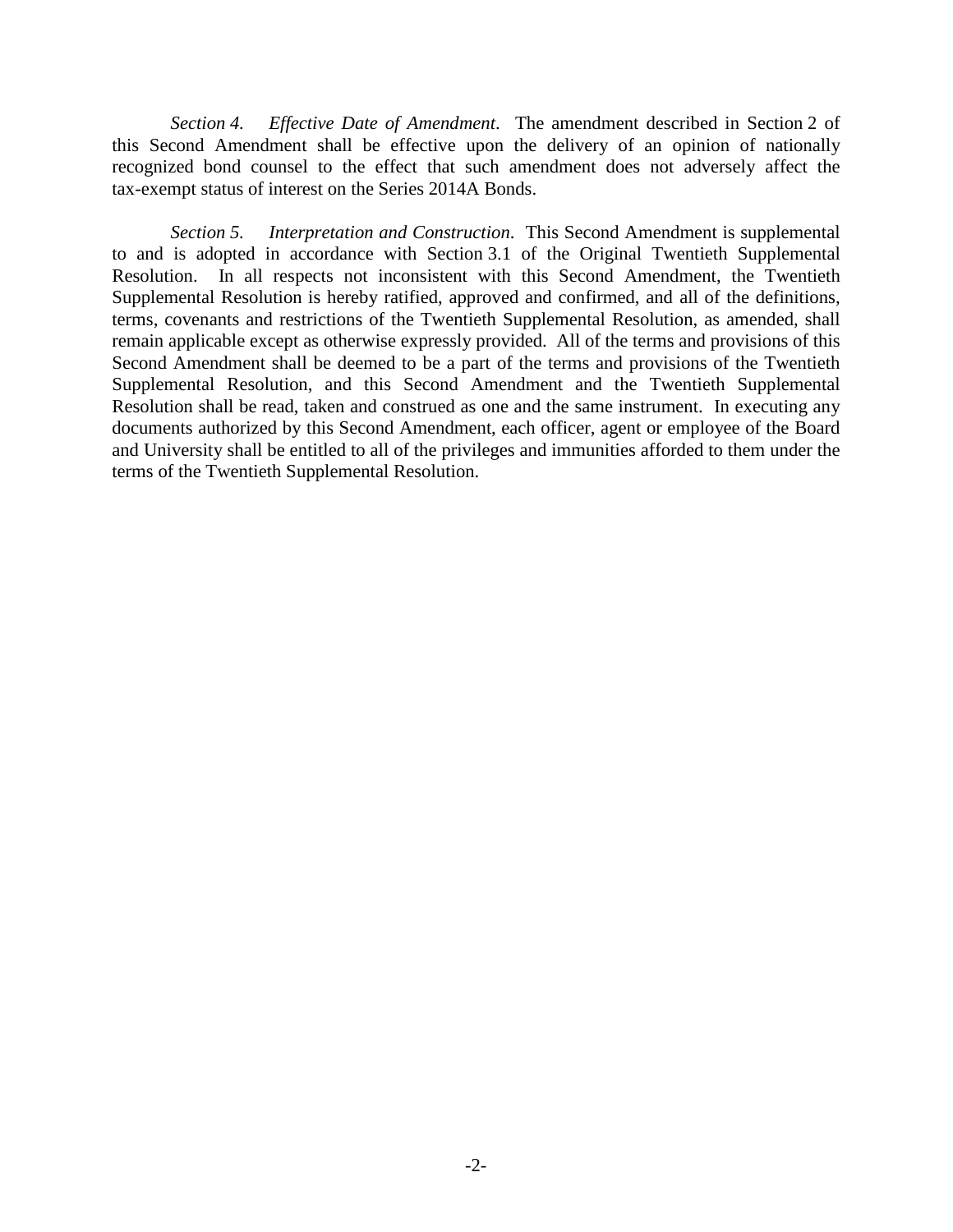*Section 6. Resolution Effective on Passage*. This Second Amendment shall become effective upon its passage and upon satisfaction of the conditions set forth in Section 5 hereof.

ATTEST:

\_\_\_\_\_\_\_\_\_\_\_\_\_\_\_\_\_\_\_\_\_\_\_\_\_\_\_\_\_\_\_\_\_\_\_\_ Comptroller

\_\_\_\_\_\_\_\_\_\_\_\_\_\_\_\_\_\_\_\_\_\_\_\_\_\_\_\_\_\_\_\_ Secretary

(Seal)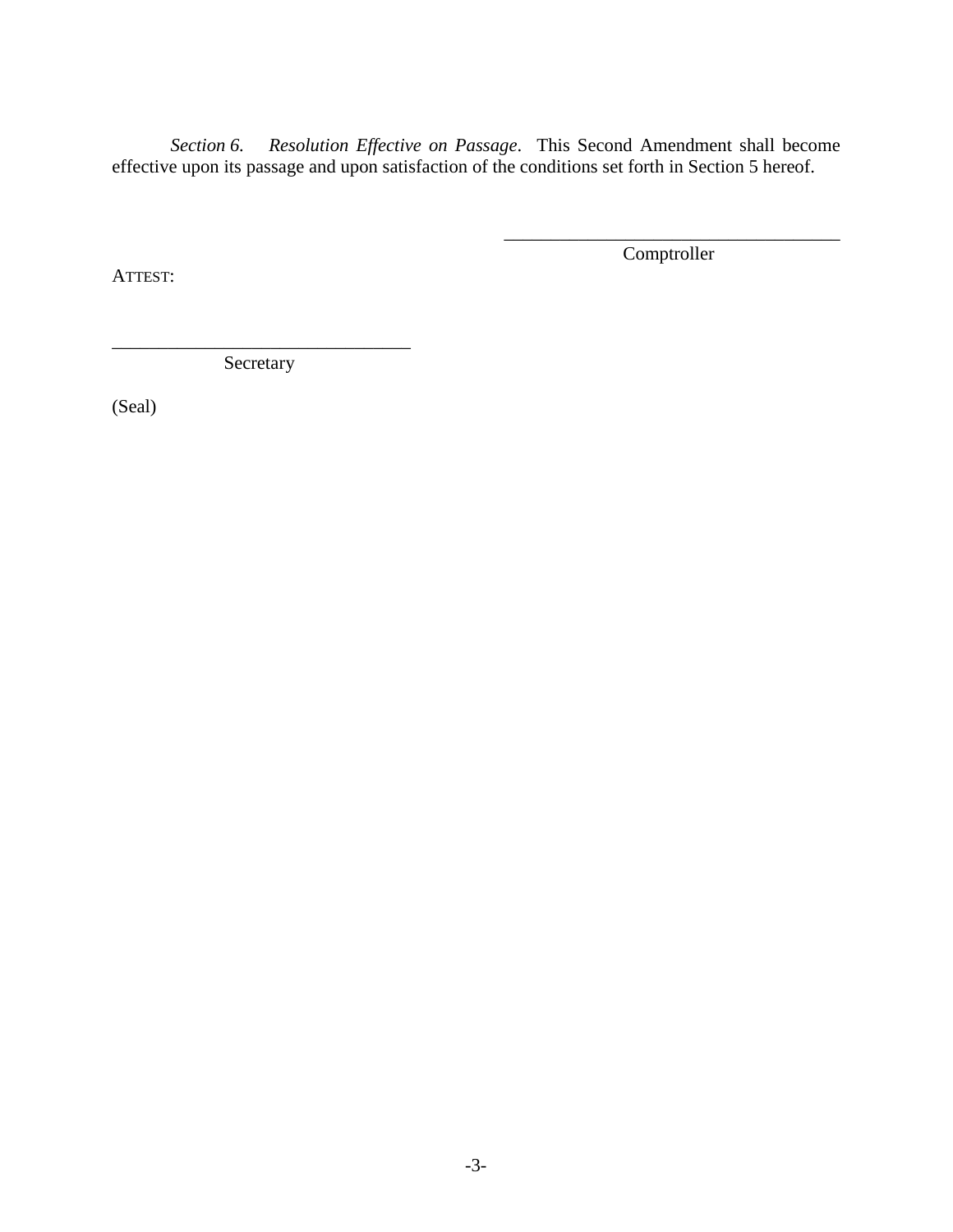## **EXHIBIT A**

## **Exhibit B: Project**

#### **Renovation and Addition, State Farm Center, Urbana**

Consists of improvements to the State Farm Center (formerly Assembly Hall) including the addition of guest suites, new floor seating, added restroom facilities, replacement of mechanical systems and controls to include air conditioning of the facility, replacement of building lighting and controls, replacement of the electrical distribution system, addressing requirements of applicable building codes and the Americans with Disabilities Act and enlarging the concourse for added concession space. In addition, a grand west entry addition containing new administrative offices and new points of entry will be included.

#### **Stanley O. Ikenberry Commons - Residence Hall No. 3**

Consists of the construction and equipping of a new residence hall in the current location of Forbes Hall; demolition of Taft and Van Doren Residence Halls; a new storm water detention system within the west playing fields on First Street; and all associated site work to provide 155,000 gross square feet of residence hall.

#### **Orchard Downs – Replace Roadway Phase II and Phase III, Urbana**

Consists of the complete replacement of Orchard Street, curbs and ADA ramps from George Huff Drive to Florida Avenue.

### **Florida Avenue Residence Hall – Upgrade Dining HVAC System, Urbana**

Consists of the complete replacement of the kitchen hood system, air conditioning and heating system.

### **Oglesby Hall – Replace HVAC System Piping, Urbana**

Consists of the complete replacement of heat and chilled water piping and the fan coil unit in each student room, including wall demolition, patching, painting and DDC controls.

#### **Trelease Hall – Replace HVAC System Piping, Urbana**

Consists of the complete replacement of heat and chilled water piping and the fan coil unit in each student room, including wall demolition, patching, painting and DDC controls.

## **Bruce Nesbitt African American Cultural Center – Construction of New Facility, Urbana**

Consists of the demolition and abatement of the existing facility and the construction of a new 8,200 GSF facility including the upgrade of utilities.